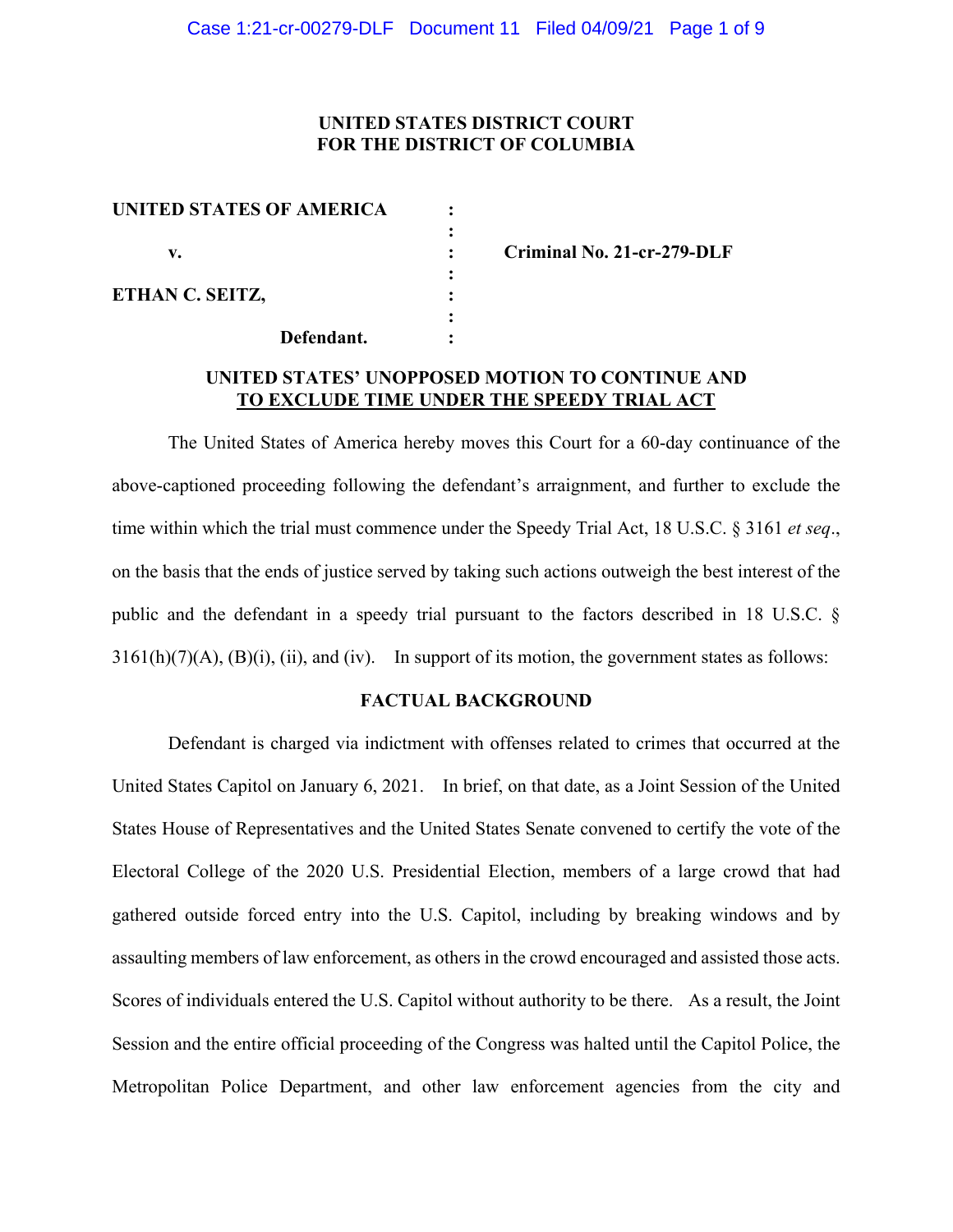### Case 1:21-cr-00279-DLF Document 11 Filed 04/09/21 Page 2 of 9

surrounding region were able to clear the Capitol of hundreds of unlawful occupants and ensure the safety of elected officials. This event in its entirety is hereinafter referred to as the "Capitol Attack."

The investigation and prosecution of the Capitol Attack will likely be one of the largest in American history, both in terms of the number of defendants prosecuted and the nature and volume of the evidence. Over 300 individuals have been charged in connection with the Capitol Attack. The investigation continues and the government expects that at least one hundred additional individuals will be charged. While most of the cases have been brought against individual defendants, the government is also investigating conspiratorial activity that occurred prior to and on January 6, 2021. The spectrum of crimes charged and under investigation in connection with the Capitol Attack includes (but is not limited to) trespass, engaging in disruptive or violent conduct in the Capitol or on Capitol grounds, destruction of government property, theft of government property, assaults on federal and local police officers, firearms offenses, civil disorder, obstruction of an official proceeding, possession and use of destructive devices, and conspiracy.

Defendants charged and under investigation come from throughout the United States, and a combined total of over 900 search warrants have been executed in almost all fifty states and the District of Columbia. Multiple law enforcement agencies were involved in the response to the Capitol Attack, which included officers and agents from U.S. Capitol Police, the District of Columbia Metropolitan Police Department, the Federal Bureau of Investigation, the Department of Homeland Security, the Bureau of Alcohol, Tobacco, Firearms and Explosives, the United States Secret Service, the United States Park Police, the Virginia State Police, the Arlington County Police Department, the Prince William County Police Department, the Maryland State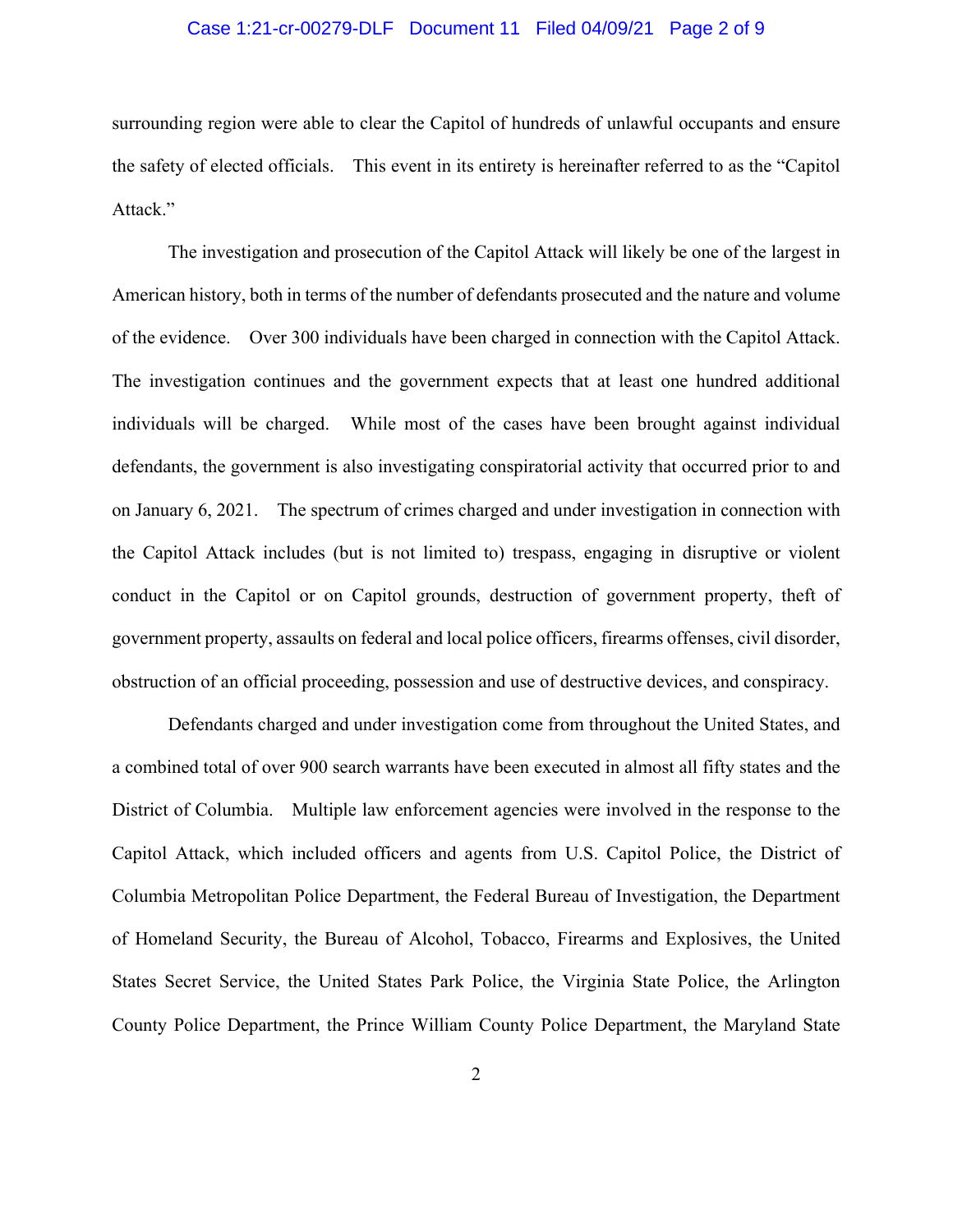#### Case 1:21-cr-00279-DLF Document 11 Filed 04/09/21 Page 3 of 9

Police, the Montgomery County Police Department, the Prince George's County Police Department, and the New Jersey State Police. Documents and evidence accumulated in the Capitol Attack investigation thus far include: (a) more than 15,000 hours of surveillance and bodyworn camera footage from multiple law enforcement agencies; (b) approximately 1,600 electronic devices; (c) the results of hundreds of searches of electronic communication providers; (d) over 210,000 tips, of which a substantial portion include video, photo and social media; and (e) over 80,000 reports and 93,000 attachments related to law enforcement interviews of suspects and witnesses and other investigative steps. As the Capitol Attack investigation is still on-going, the number of defendants charged and the volume of potentially discoverable materials will only continue to grow. In short, even in cases involving a single defendant, the volume of discoverable materials is likely to be significant.

The United States is aware of and takes seriously its obligations pursuant to Federal Rule of Criminal Procedure 16 and Local Criminal Rule 5.1(a), the provisions of *Brady v. Maryland*, 373 U.S. 83, 87 (1963), *Giglio v. United States*, 405 U.S. 150, 153-54 (1972), and the Jencks Act, 18 U.S.C. § 3500. Accordingly, the government, in consultation with the Federal Public Defender, is developing a comprehensive plan for handling, tracking, processing, reviewing and producing discovery across the Capitol Attack cases. Under the plan, the discovery most directly and immediately related to pending charges in cases involving detained defendants will be provided within the next thirty to sixty days. Cases that do not involve detained defendants will follow thereafter. Such productions will also be supplemented on an on-going basis. In the longer term, the plan will include a system for storing, organizing, searching, producing and/or making available voluminous materials such as those described above in a manner that is workable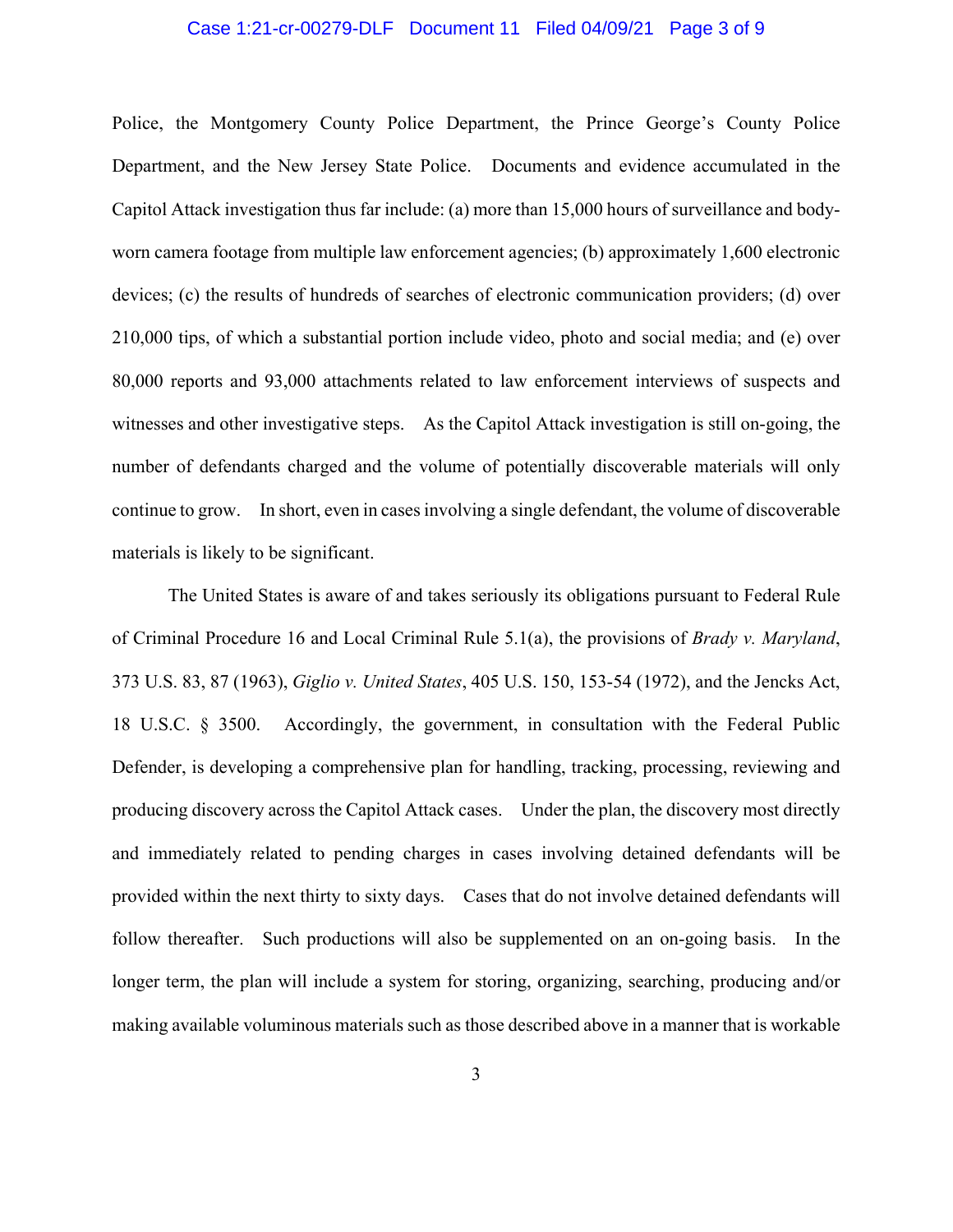### Case 1:21-cr-00279-DLF Document 11 Filed 04/09/21 Page 4 of 9

for both the government and hundreds of defendants. This latter portion of the plan will require more time to develop and implement, including further consultation with the Federal Public Defender.

The defendant in this case is charged with obstruction of an official proceeding, in violation of 18 U.S.C. § 1512(c), entering a restricted building without lawful authority, in violation of 18 U.S.C. § 1752(a)(1) and (2), and entry and disorderly conduct on Capitol grounds, in violation of 40 U.S.C. § 5104(e)(2). He had an initial appearance in this District on March 24, 2021, during which the Magistrate Judge excluded time under the Speedy Trial Act until April 9. The defendant was then indicted on April 2. Dkt. 8. He is on pretrial release. Dkt. 10.

The government has made an initial production of discovery, including material from the defendant's Facebook account (including posts and messages relating to January 6), a recording of the FBI's interview with the defendant, social media videos, FBI reports, and a search warrant. Dkt. 6. The government also sent defendant a proposed protective order on March 28, which defendant is still considering.

#### **ARGUMENT**

Pursuant to the Speedy Trial Act, in any case in which a plea of not guilty is entered, a defendant charged in an information or indictment with the commission of an offense must commence within seventy days from the filing date (and making public) of the information or indictment, or from the date the defendant has appeared before a judicial officer of the court in which such charge is pending, whichever date last occurs. 18 U.S.C.  $\S 3161(c)(1)$ .

Section 3161(h) of the Speedy Trial Act sets forth certain periods of delay which the C As is relevant to this motion for a continuance, pursuant to subsection  $(h)(7)(A)$ , the Court must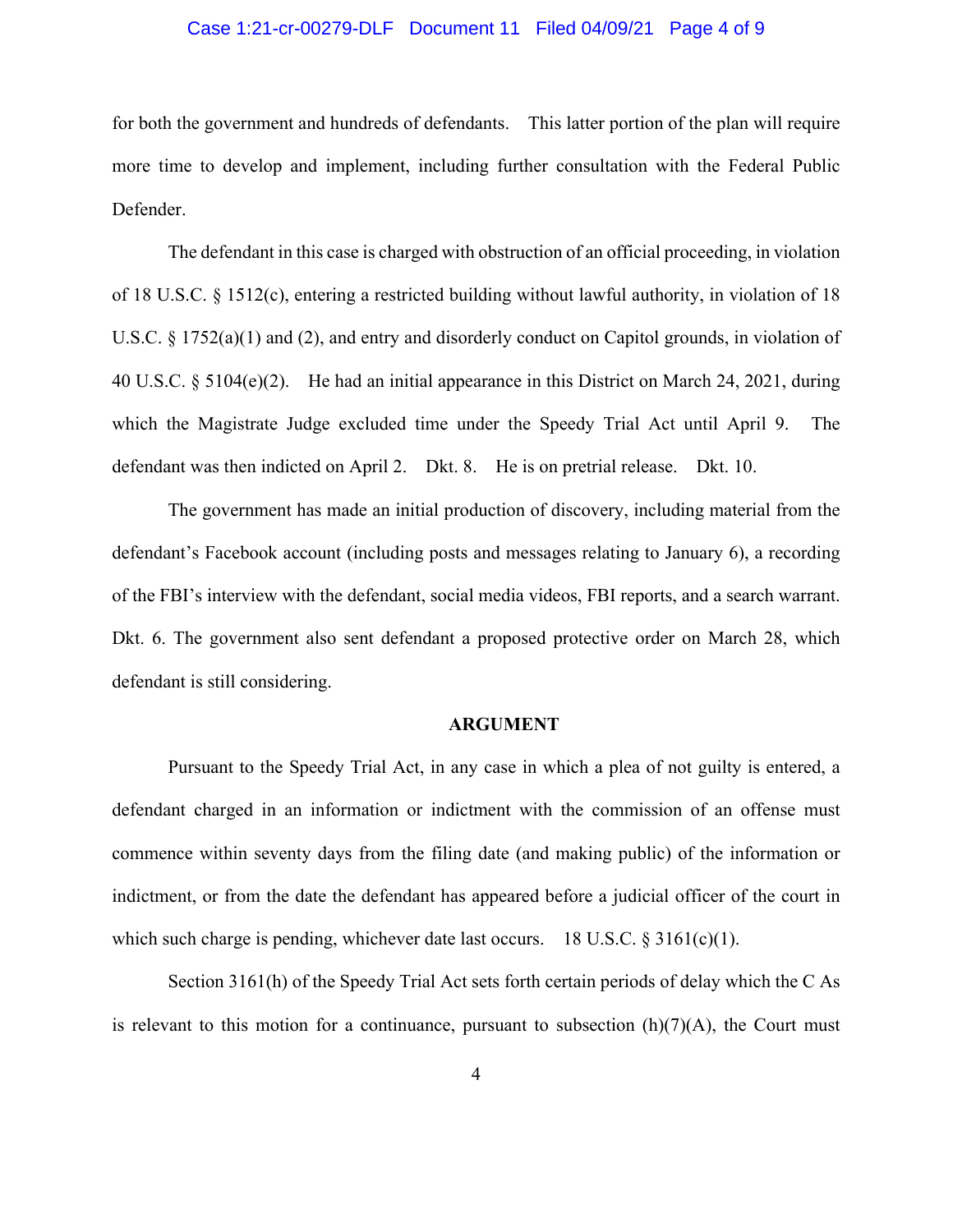exclude:

Any period of delay resulting from a continuance granted by any judge on his own motion or at the request of the defendant or his counsel or at the request of the attorney for the Government, if the judge granted such continuance on the basis of his findings that the ends of justice served by taking such action outweigh the best interest of the public and the defendant in a speedy trial.

18 U.S.C. § 3161(h)(7)(A). This provision further requires the Court to set forth its reasons for

finding that that any ends-of-justice continuance is warranted. *Id.* Subsection (h)(7)(B) sets

forth a non-exhaustive list factors that the Court must consider in determining whether to grant an

ends-of-justice continuance, including:

- (i) Whether the failure to grant such a continuance in the proceeding would be likely to make a continuation of such proceeding impossible, or result in a miscarriage of justice.
- (ii) Whether the case is so unusual or so complex, due to the number of defendants, the nature of the prosecution, or the existence of novel questions of fact or law, that it is unreasonable to expect adequate preparation for pretrial proceedings or for the trial itself within the time limits established by this section. . . .
- (iv) Whether the failure to grant such a continuance in a case which, taken as a whole, is not so unusual or so complex as to fall within clause (ii), would deny the defendant reasonable time to obtain counsel, would unreasonably deny the defendant or the Government continuity of counsel, or would deny counsel for the defendant or the attorney for the Government the reasonable time necessary for effective preparation, taking into account the exercise of due diligence.

18 U.S.C. § 3161(h)(7)(B)(i)(ii) and (iv). Importantly, "[i]n setting forth the statutory factors that

justify a continuance under subsection (h)(7), Congress twice recognized the importance of adequate pretrial preparation time." *Bloate v. United States*, 559 U.S. 196, 197 (2010) (*citing*  $§3161(h)(7)(B)(ii), (B)(iv)).$ 

An interests of justice finding is within the discretion of the Court. *See, e.g., United States*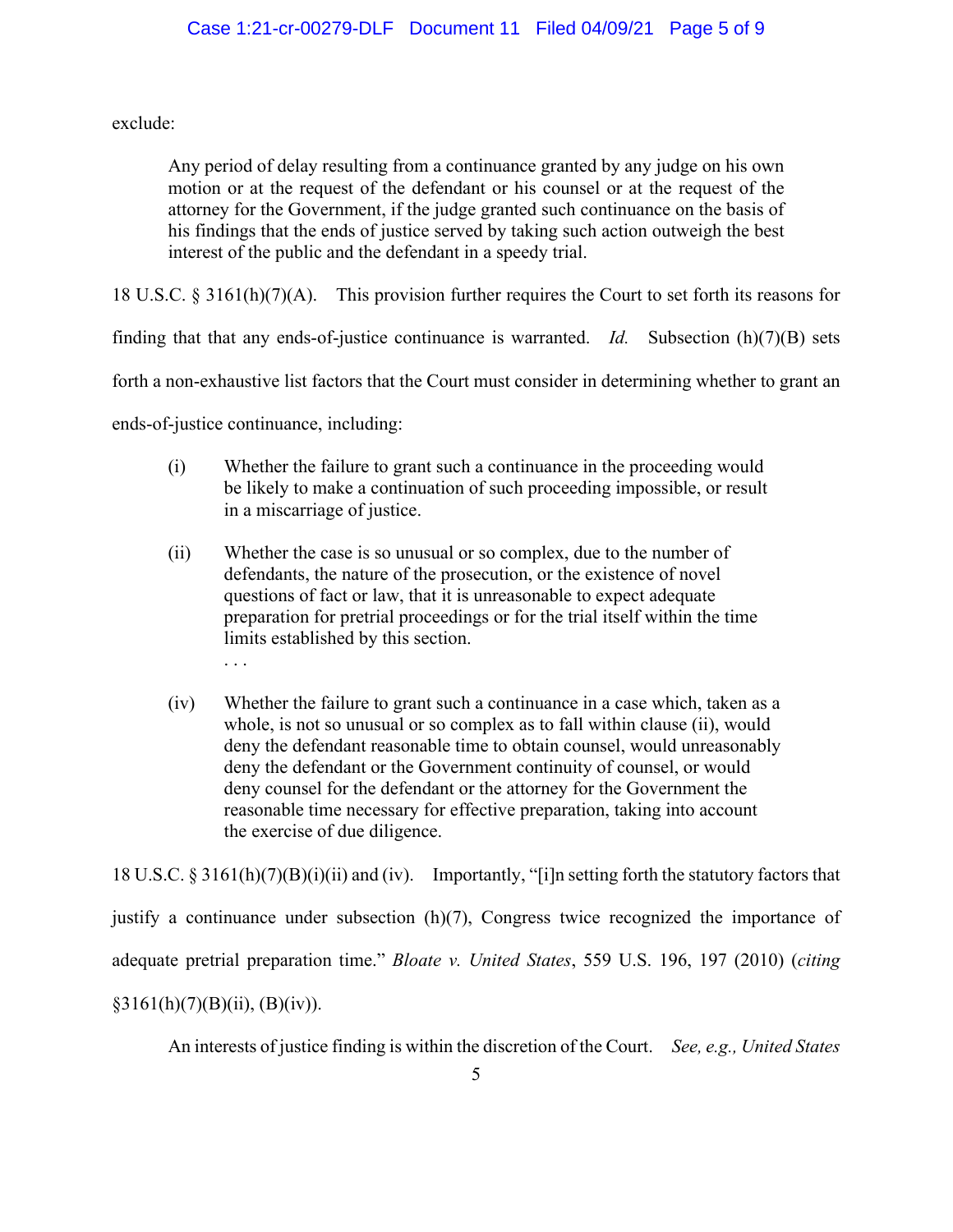#### Case 1:21-cr-00279-DLF Document 11 Filed 04/09/21 Page 6 of 9

*v. Rojas-Contreras*, 474 U.S. 231, 236 (1985); *United States v. Hernandez*, 862 F.2d 17, 24 n.3 (2d Cir. 1988). "The substantive balancing underlying the decision to grant such a continuance is entrusted to the district court's sound discretion." *United States v. Rice*, 746 F.3d 1074 (D.C. Cir. 2014).

In this case, an ends-of-justice continuance is warranted under 18 U.S.C.  $\S 3161(h)(7)(A)$ based on the factors described in 18 U.S.C. § 3161(h)(7)(B)(i)(ii) and (iv). As described above, the Capitol Attack is likely the most complex investigation ever prosecuted by the Department of Justice. Developing a system for storing and searching, producing and/or making available voluminous materials accumulated across hundreds of investigations, and ensuring that such system will be workable for both the government and defense, will take time. Even after a system generally agreeable to the government and the Federal Public Defender is designed and implemented, likely through the use of outside vendors, it will take time to load, process, search and review discovery materials. Further adding to production and review times, certain sensitive materials may require redaction or restrictions on dissemination, and other materials may need to be filtered for potentially privileged information before they can be reviewed by the prosecution.

The need for reasonable time to organize, produce, and review voluminous discovery is among multiple pretrial preparation grounds that Courts of Appeals have routinely held sufficient to grant continuances and exclude the time under the Speedy Trial Act. *See, e.g., United States v. Bikundi*, 926 F.3d 761, 777-78 (D.C. Cir. 2019)(Upholding ends-of-justice continuances totaling 18 months in two co-defendant health care fraud and money laundering conspiracy case, in part because the District Court found a need to "permit defense counsel and the government time to both produce discovery and review discovery"); *United States v. Bell*, 925 F.3d 362, 374 (7<sup>th</sup> Cir.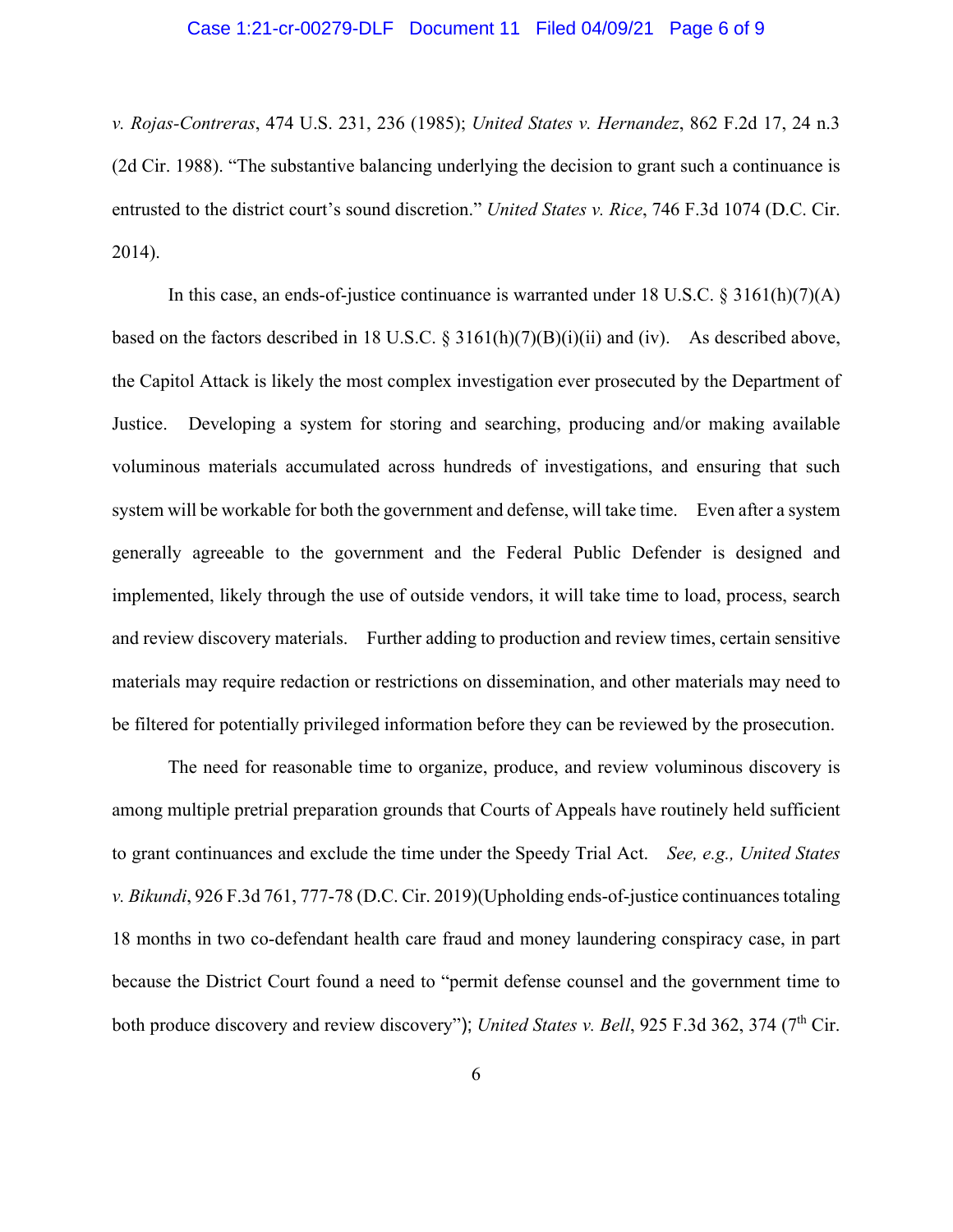#### Case 1:21-cr-00279-DLF Document 11 Filed 04/09/21 Page 7 of 9

2019)(Upholding two-month ends-of-justice continuance in firearm possession case, over defendant's objection, where five days before trial a superseding indictment with four new counts was returned, "1,000 pages of new discovery materials and eight hours of recordings" were provided, and the government stated that "it needed more than five days to prepare to try [the defendant] on the new counts"); *United States v. Vernon*, 593 F. App'x 883, 886 (11th Cir. 2014) (District court did not abuse its broad discretion in case involving conspiracy to commit wire and mail fraud by granting two ends-of-justice continuances due to voluminous discovery); *United States v. Gordon*, 710 F.3d 1124, 1157-58 (10<sup>th</sup> Cir. 2013)(Upholding ends-of-justice continuance of ten months and twenty-four days in case involving violation of federal securities laws, where discovery included "documents detailing the hundreds financial transactions that formed the basis for the charges" and "hundreds and thousands of documents that needs to be catalogued and separated, so that the parties could identify the relevant ones")(internal quotation marks omitted); *United States v. Lewis*, 611 F.3d 1172, 1177-78 (9<sup>th</sup> Cir. 2010)(Upholding ninety-day ends-ofjustice continuance in case involving international conspiracy to smuggle protected wildlife into the United States, where defendant's case was joined with several co-defendants, and there were on-going investigations, voluminous discovery, a large number of counts, and potential witnesses from other countries); *United States v. O'Connor*, 656 F.3d 630, 640 (7<sup>th</sup> Cir. 2011)(Upholding ends-of-justice continuances totaling five months and twenty days in wire fraud case that began with eight charged defendants and ended with a single defendant exercising the right to trial, based on "the complexity of the case, the magnitude of the discovery, and the attorneys' schedules").

In sum, due to the number of individuals currently charged across the Capitol Attack investigation and the nature of those charges, the on-going investigation of many other individuals,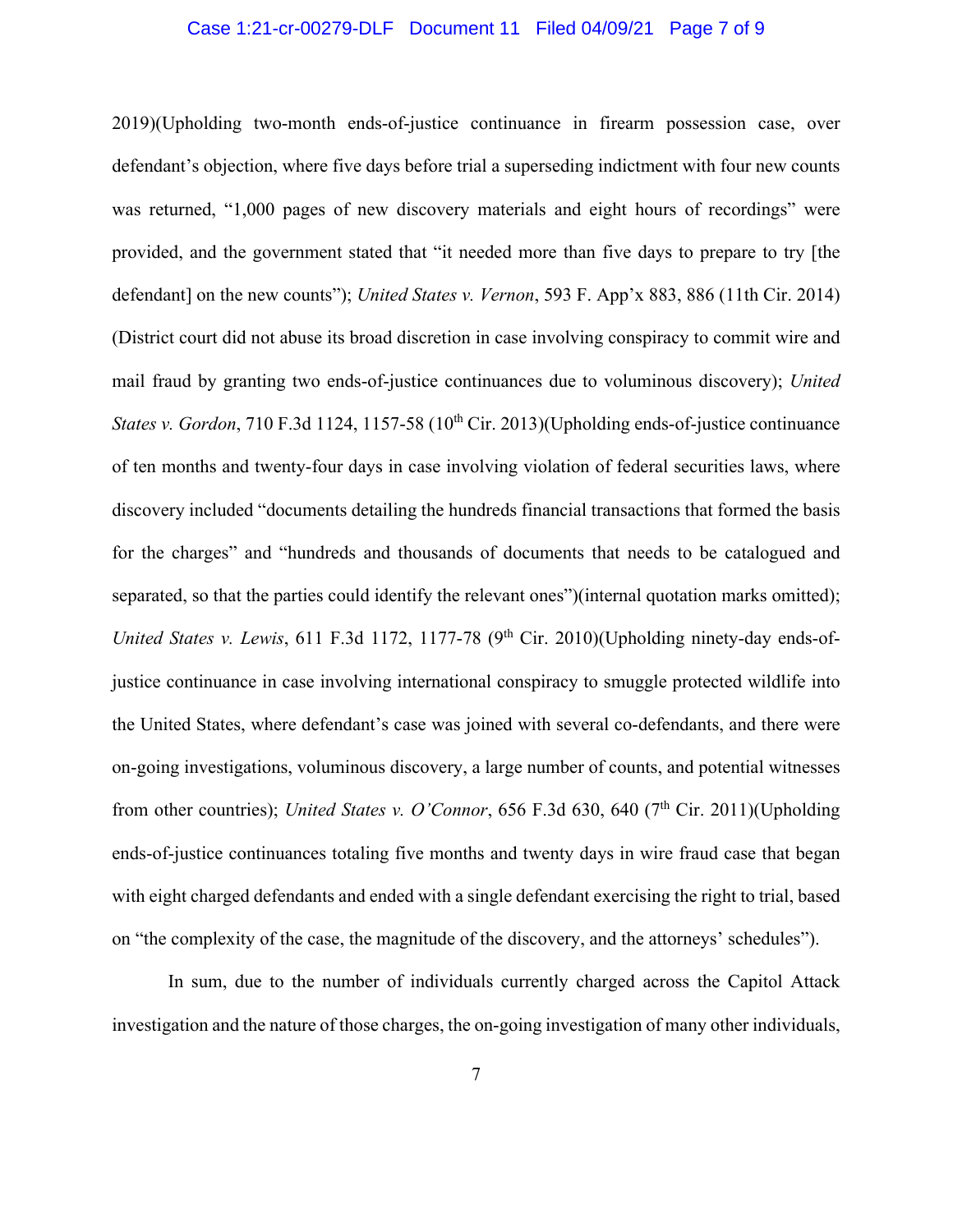#### Case 1:21-cr-00279-DLF Document 11 Filed 04/09/21 Page 8 of 9

the volume and nature of potentially discoverable materials, and the reasonable time necessary for effective preparation by all parties taking into account the exercise of due diligence, the failure to grant such a continuance in this proceeding would be likely to make a continuation of this proceeding impossible, or result in a miscarriage of justice. Accordingly, the ends of justice served by granting a request for a continuance outweigh the best interest of the public and the defendant in a speedy trial.

In addition, pursuant to the Court's Standing Order 21-10, the Speedy Trial Act is tolled through August 31, 2021, in all cases that cannot be tried consistent with health and safety protocols and limitations because "the ends of justice served by the continuances to protect public health and safety and the fair trial rights of a defendant outweigh the best interest of the public and any defendant's right to a speedy trial, pursuant to 18 U.S.C. § 3151(h)(7)(A)." *In Re: Limited Resumption of Criminal Jury Trials in Light of Current Circumstances Relating to the COVID-19 Pandemic*, Standing Order No. 21-10 at 4 (BAH). The Court has already created a calendar of the limited jury trials that can be tried consistent with health and safety protocols and limitations. Thus, time for all other jury trials is tolled, including for this case, where defendant is out of custody, was only recently indicted, and has no trial date set until August 31, 2021.

Government counsel notified the defense of the filing of this motion, and counsel consents to the motion.

WHEREFORE, the government respectfully requests that this Court grant the motion for a 60-day continuance of the above-captioned proceeding following arraignment, and that the Court exclude the time within which the trial must commence under the Speedy Trial Act, 18 U.S.C. § 3161 *et seq*., on the basis that the ends of justice served by taking such actions outweigh the best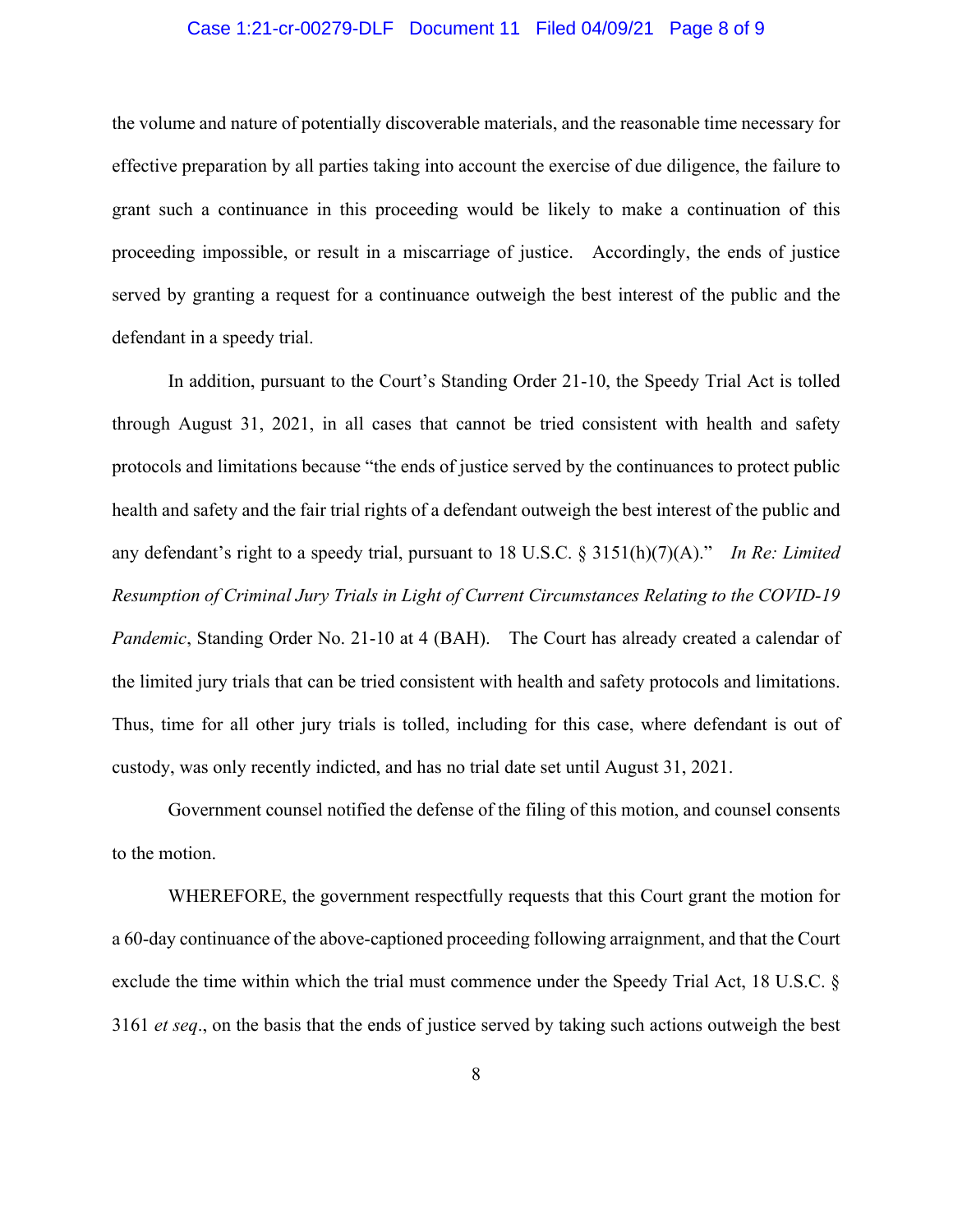# Case 1:21-cr-00279-DLF Document 11 Filed 04/09/21 Page 9 of 9

interest of the public and the defendant in a speedy trial pursuant to the factors described in 18 U.S.C. § 3161(h)(7)(A), (B)(i), (ii), and (iv).

Respectfully submitted,

CHANNING D. PHILLIPS Acting United States Attorney DC Bar No. 415793

By:  $/s/$ 

ALEXIS J. LOEB Assistant United States Attorney Detailee CA Bar No. 269895 450 Golden Gate Ave., 11<sup>th</sup> Floor San Francisco, CA 94102 alexis.loeb@usdoj.gov (415) 436-7168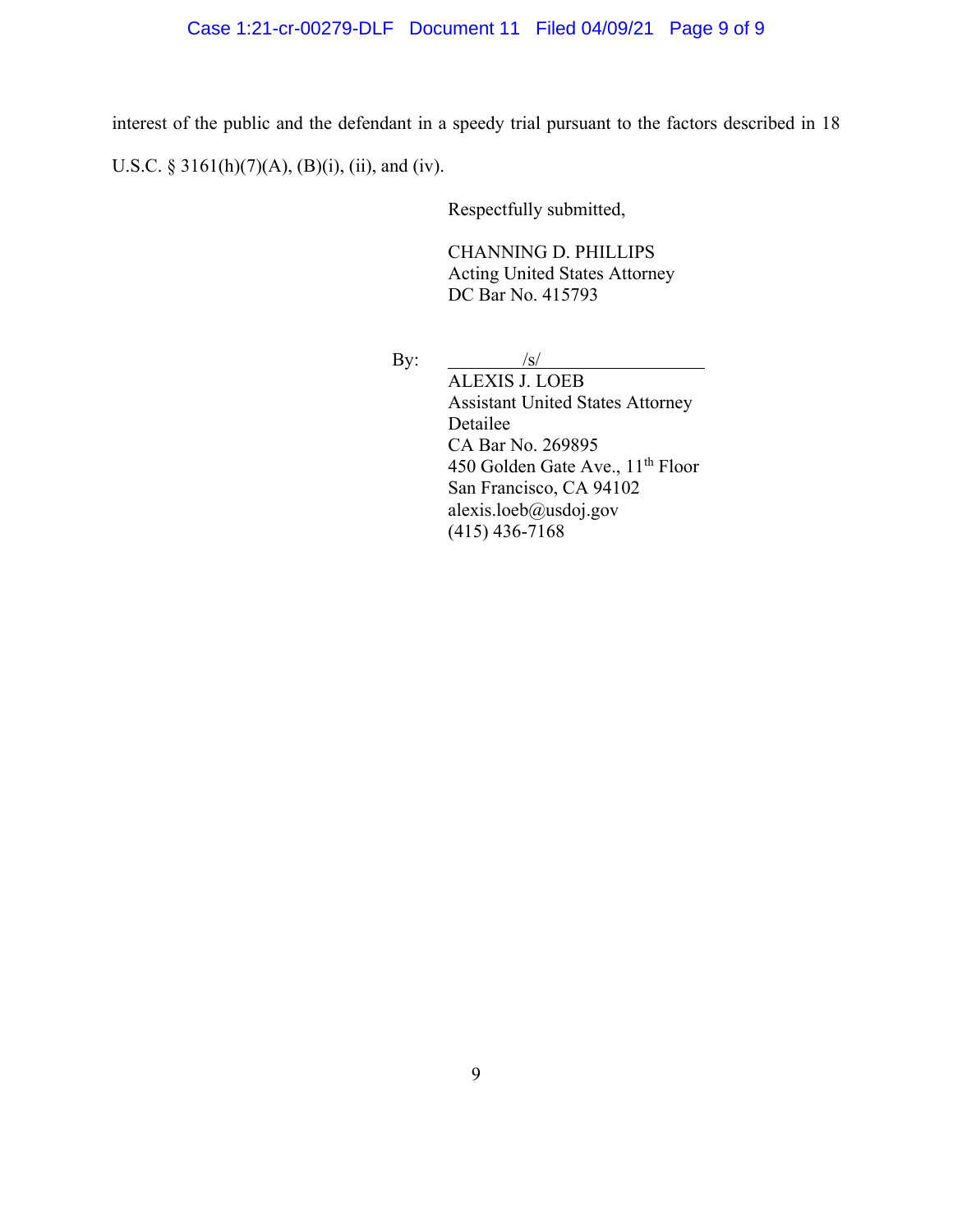# **UNITED STATES DISTRICT COURT FOR THE DISTRICT OF COLUMBIA**

| <b>UNITED STATES OF AMERICA</b> |            |  |
|---------------------------------|------------|--|
|                                 |            |  |
| v.                              |            |  |
|                                 |            |  |
| ETHAN C. SEITZ,                 |            |  |
|                                 |            |  |
|                                 | Defendant. |  |
|                                 |            |  |

**v. : Criminal No. 21-cr-279-DLF**

#### **ORDER**

Based upon the representations in the United States' Unopposed Motion to Continue and to Exclude Time Under the Speedy Trial Act, and upon consideration of the entire record, the Court makes the following findings:

Defendant is charged via indictment with offenses related to crimes that occurred at the United States Capitol on January 6, 2021. In brief, on that date, as a Joint Session of the United States House of Representatives and the United States Senate convened to certify the vote of the Electoral College of the 2020 U.S. Presidential Election, members of a large crowd that had gathered outside forced entry into the U.S. Capitol, including by breaking windows and by assaulting members of law enforcement, as others in the crowd encouraged and assisted those acts. Scores of individuals entered the U.S. Capitol without authority to be there. As a result, the Joint Session and the entire official proceeding of the Congress was halted until the Capitol Police, the Metropolitan Police Department, and other law enforcement agencies from the city and surrounding region were able to clear the Capitol of hundreds of unlawful occupants and ensure the safety of elected officials. This event in its entirety is hereinafter referred to as the "Capitol Attack."

The investigation and prosecution of the Capitol Attack will likely be one of the largest in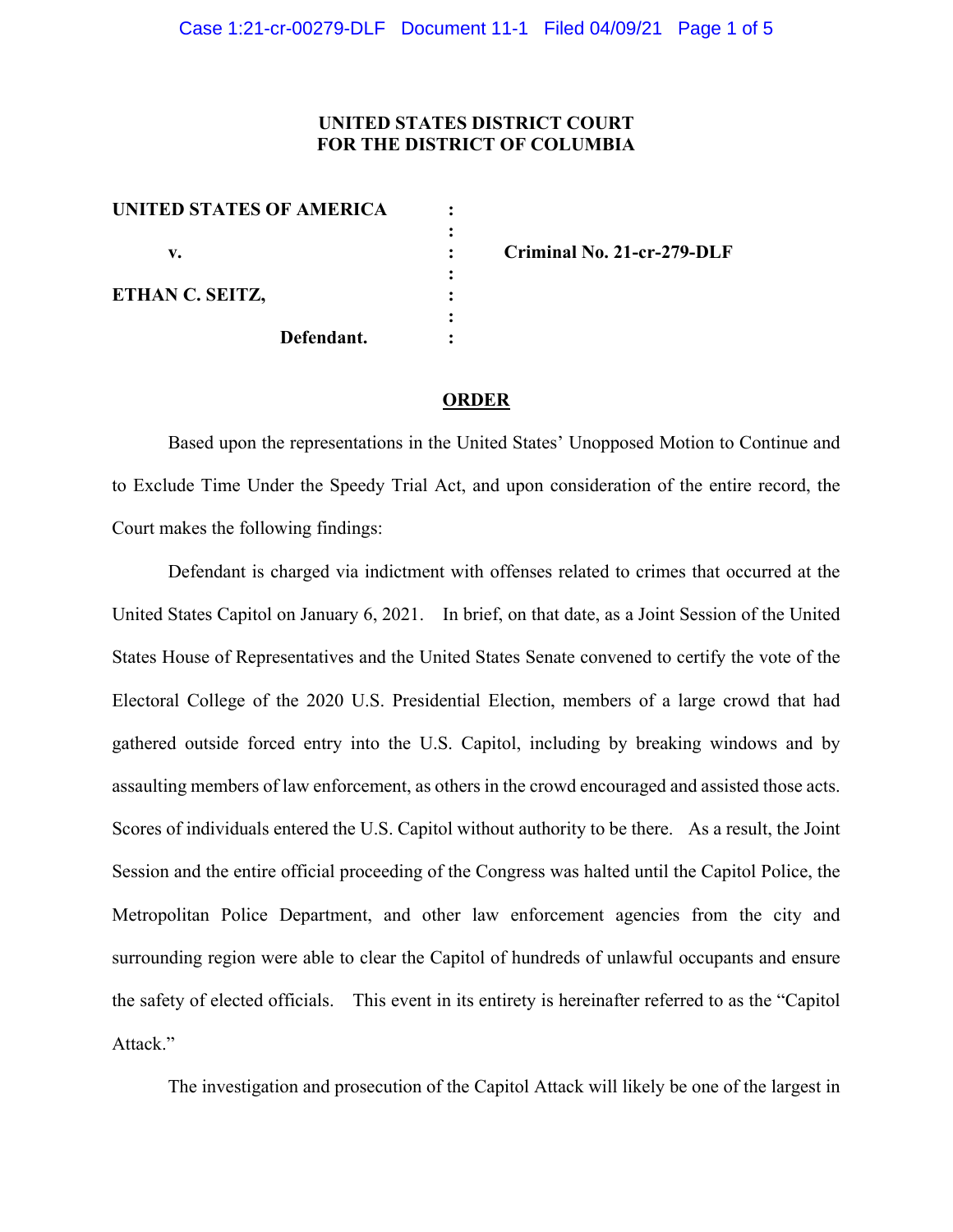## Case 1:21-cr-00279-DLF Document 11-1 Filed 04/09/21 Page 2 of 5

American history, both in terms of the number of defendants prosecuted and the nature and volume of the evidence. Over 300 individuals have been charged in connection with the Capitol Attack. The investigation continues and the government expects that at least one hundred additional individuals will be charged. While most of the cases have been brought against individual defendants, the government is also investigating conspiratorial activity that occurred prior to and on January 6, 2021. The spectrum of crimes charged and under investigation in connection with the Capitol Attack includes (but is not limited to) trespass, engaging in disruptive or violent conduct in the Capitol or on Capitol grounds, destruction of government property, theft of government property, assaults on federal and local police officers, firearms offenses, civil disorder, obstruction of an official proceeding, possession and use of destructive devices, and conspiracy.

Defendants charged and under investigation come from throughout the United States, and a combined total of over 900 search warrants have been executed in almost all fifty states and the District of Columbia. Multiple law enforcement agencies were involved in the response to the Capitol Attack, which included officers and agents from U.S. Capitol Police, the District of Columbia Metropolitan Police Department, the Federal Bureau of Investigation, the Department of Homeland Security, the Bureau of Alcohol, Tobacco, Firearms and Explosives, the United States Secret Service, the United States Park Police, the Virginia State Police, the Arlington County Police Department, the Prince William County Police Department, the Maryland State Police, the Montgomery County Police Department, the Prince George's County Police Department, and the New Jersey State Police. Documents and evidence accumulated in the Capitol Attack investigation thus far include: (a) more than 15,000 hours of surveillance and bodyworn camera footage from multiple law enforcement agencies; (b) approximately 1,600 electronic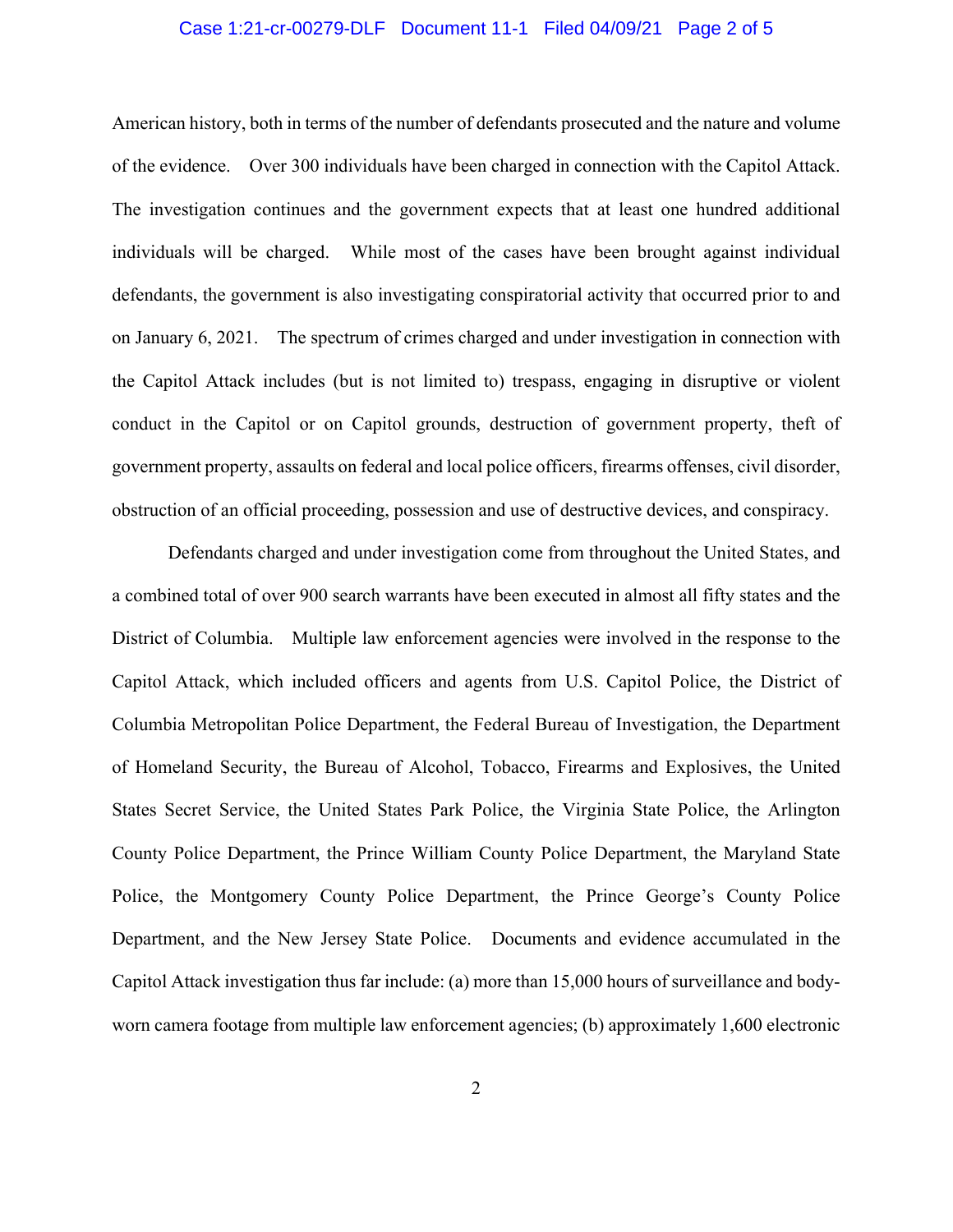## Case 1:21-cr-00279-DLF Document 11-1 Filed 04/09/21 Page 3 of 5

devices; (c) the results of hundreds of searches of electronic communication providers; (d) over 210,000 tips, of which a substantial portion include video, photo and social media; and (e) over 80,000 reports and 93,000 attachments related to law enforcement interviews of suspects and witnesses and other investigative steps. As the Capitol Attack investigation is still on-going, the number of defendants charged and the volume of potentially discoverable materials will only continue to grow. In short, even in cases involving a single defendant, the volume of discoverable materials is likely to be significant.

The government, in consultation with the Federal Public Defender, is developing a comprehensive plan for handling, tracking, processing, reviewing and producing discovery across the Capitol Attack cases. Under the plan, the discovery most directly and immediately related to pending charges in cases involving detained defendants will be provided within the next thirty to sixty days. Cases that do not involve detained defendants will follow thereafter. Such productions will also be supplemented on an on-going basis. In the longer term, the plan will include a system for storing, organizing, searching, producing and/or making available voluminous materials such as those described above in a manner that is workable for both the government and hundreds of defendants. This latter portion of the plan will require more time to develop and implement, including further consultation with the Federal Public Defender.

In this case, an ends-of-justice continuance is warranted under 18 U.S.C. § 3161(h)(7)(A) based on the factors described in 18 U.S.C.  $\S 3161(h)(7)(B)(i)(ii)$  and (iv). As described above, the Capitol Attack is likely the most complex investigation ever prosecuted by the Department of Justice. Developing a system for storing and searching, producing and/or making available voluminous materials accumulated across hundreds of investigations, and ensuring that such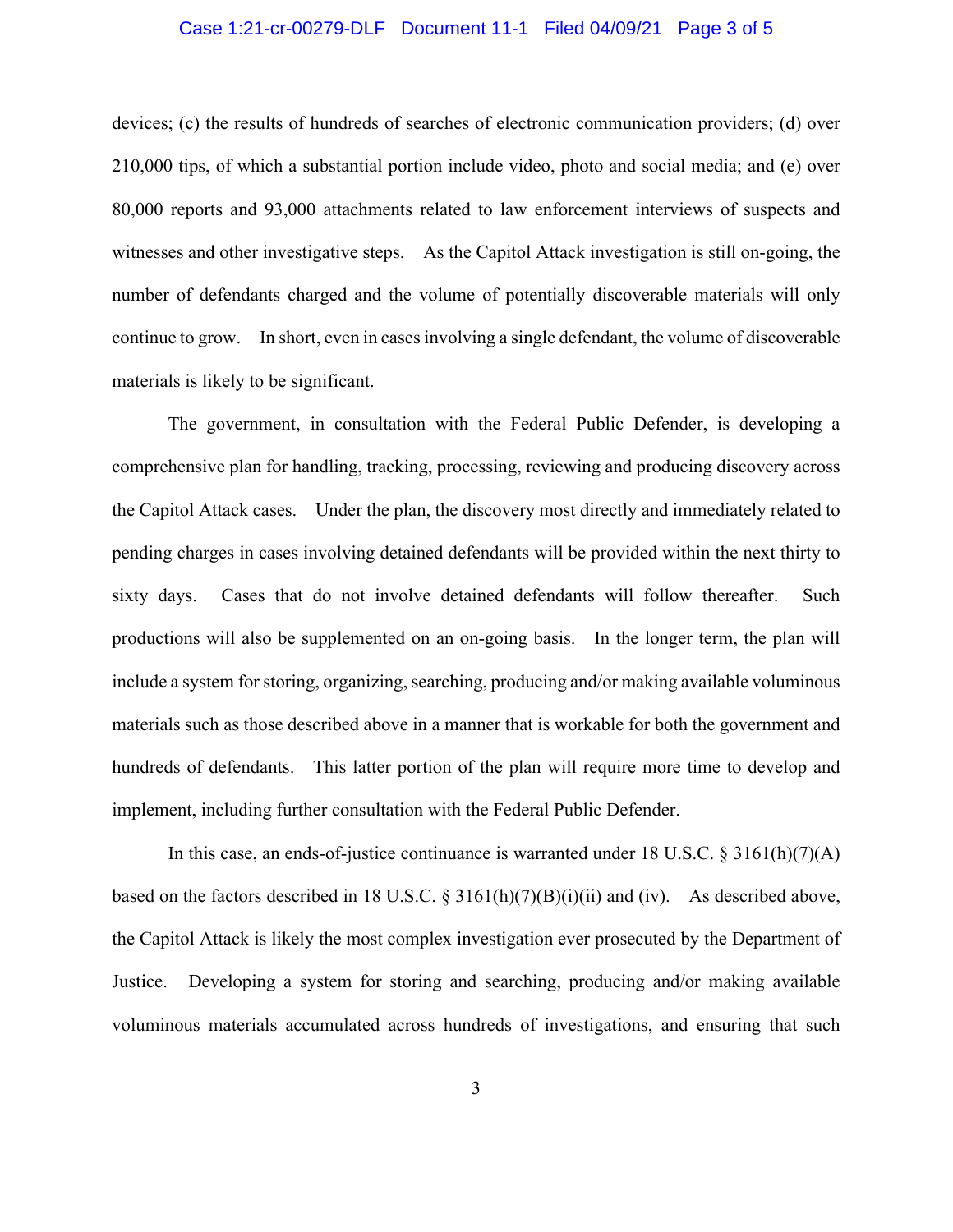## Case 1:21-cr-00279-DLF Document 11-1 Filed 04/09/21 Page 4 of 5

system will be workable for both the government and defense, will take time. Even after a system generally agreeable to the government and the Federal Public Defender is designed and implemented, likely through the use of outside vendors, it will take time to load, process, search and review discovery materials. Further adding to production and review times, certain sensitive materials may require redaction or restrictions on dissemination, and other materials may need to be filtered for potentially privileged information before they can be reviewed by the prosecution.

Tolling is additionally appropriate pursuant to the Court's Standing Order 21-10. Standing Order 21-10 finds that the Speedy Trial Act is tolled through August 31, 2021 in all cases that cannot be tried consistent with health and safety protocols and limitations because "the ends of justice served by the continuances to protect public health and safety and the fair trial rights of a defendant outweigh the best interest of the public and any defendant's right to a speedy trial, pursuant to 18 U.S.C. § 3151(h)(7)(A)." *In Re: Limited Resumption of Criminal Jury Trials in Light of Current Circumstances Relating to the COVID-19 Pandemic*, Standing Order No. 21-10 at 4 (BAH). The Court has already created a calendar of the limited jury trials that can be tried consistent with health and safety protocols and limitations, and that calendar does not include this case, which was only recently indicted and does not involve any in-custody defendants. Thus, time should be tolled under Standing Order 21-10.

In sum, due to the number of individuals currently charged across the Capitol Attack investigation and the nature of those charges, the on-going investigation of many other individuals, the volume and nature of potentially discovery materials, the ongoing COVID-19 pandemic and corresponding health and safety restrictions on jury trials, and the reasonable time necessary for effective preparation by all parties taking into account the exercise of due diligence, the failure to